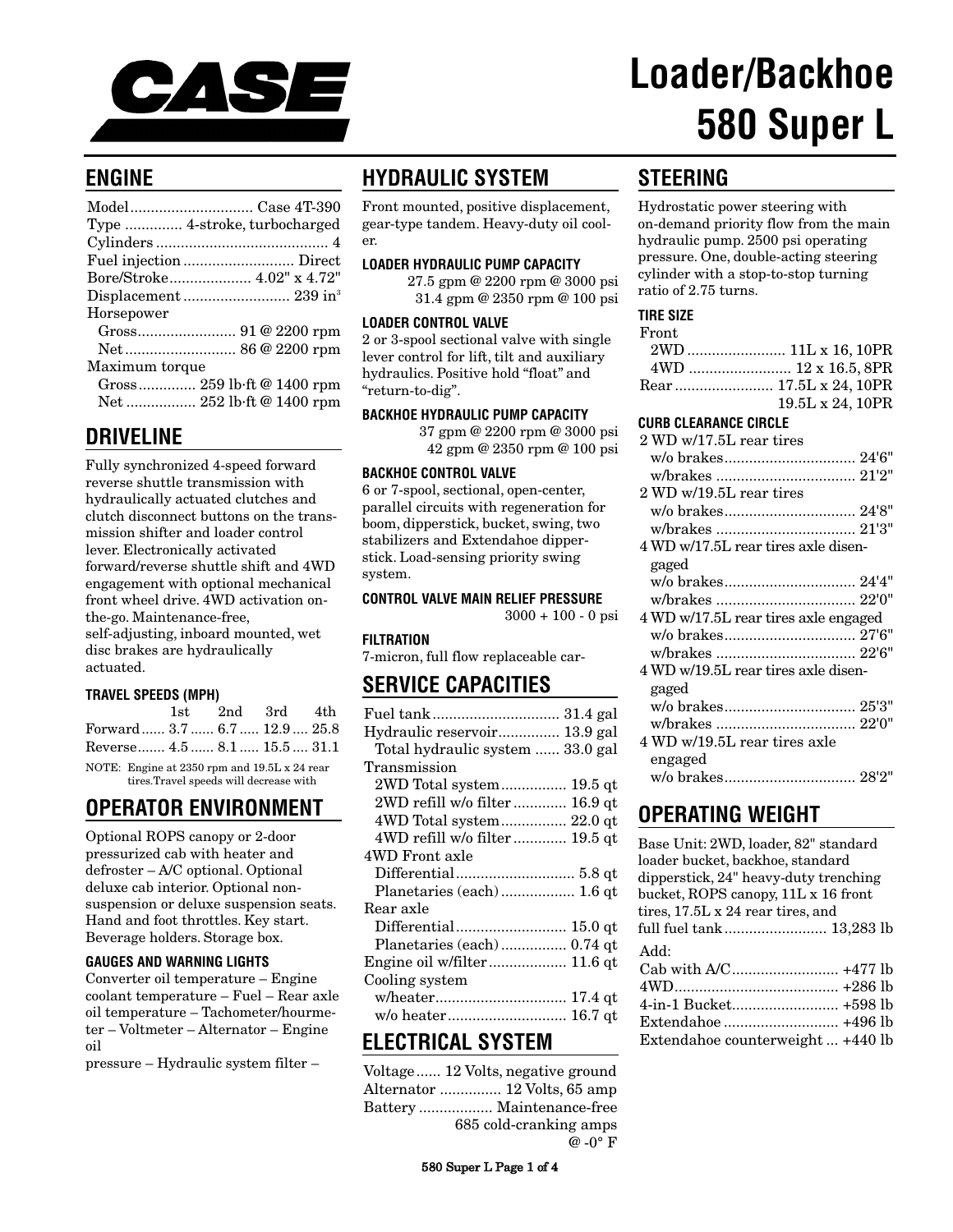# **LOADER**

Single-lever control for lift and tilt with positive hold float and return-to-dig. Automatic self-leveling throughout the lift cycle. In-line, reverse linkage with dual parallel dump cylinders. Optional front-end auxiliary hydraulics with combined single-lever control for lift, tilt and auxiliary. Clutch disconnect button on the loader control disengages the transmission for fast loading cycles. Optional General Purpose or 4 in-1 buckets available. Both buckets are 82" wide with

 $1.0$  yd<sup>3</sup> capacity and feature bolt-on cutting edge.

| <b>LOADER BUCKET SIZES AND WEIGHTS</b>            |                               |                                          |  |  |  |
|---------------------------------------------------|-------------------------------|------------------------------------------|--|--|--|
|                                                   | <b>General Purpose Bucket</b> |                                          |  |  |  |
| Weight<br>Struck Heaped<br>Width                  |                               |                                          |  |  |  |
| 82"                                               | 864 lb                        | $0.88 \text{ yd}^3$ 1.01 yd <sup>3</sup> |  |  |  |
| 4-in-1 Bucket<br>Weight Struck<br>Heaped<br>Width |                               |                                          |  |  |  |

# **BACKHOE**

Over-center backhoe reduces transport length and increases bucket clearance with a higher angle of departure. Open-center hydraulics at 37 gpm for responsive, precision control. Variable flow priority swing circuit provides a constant, smooth swing speed for outstanding multi-function control. 194,200 lb·in swing torque to swing heavy loads uphill or push dirt when backfilling. 11" maximum width for excellent visibility. Two or three lever control pattern. Foot swing with three lever pattern. Optional Extendahoe® and variable-flow auxiliary hydraulics.

| <b>BACKHOE BUCKET SIZES AND WEIGHTS</b>   |                                       |  |  |
|-------------------------------------------|---------------------------------------|--|--|
|                                           | Heavy-Duty Universal Trenching Bucket |  |  |
| Width                                     | Weight Heaped                         |  |  |
|                                           | 12"  311 lb 2.90 ft <sup>3</sup>      |  |  |
|                                           |                                       |  |  |
|                                           |                                       |  |  |
|                                           |                                       |  |  |
|                                           |                                       |  |  |
|                                           |                                       |  |  |
| <b>Heavy-Duty High-Capacity Trenching</b> |                                       |  |  |
| <b>Bucket</b>                             |                                       |  |  |

| Width | Weight | Heaped |
|-------|--------|--------|
|       |        |        |
|       |        |        |

# **LOADER DIMENSIONS**

|                                                                  | GENERAL PURPOSE | 4-IN-1® |
|------------------------------------------------------------------|-----------------|---------|
|                                                                  |                 |         |
| Bucket rollback @ groundline ………………………………………………………………………………… 40° |                 |         |
|                                                                  |                 |         |
| Digging depth below grade -                                      |                 |         |
|                                                                  |                 |         |
|                                                                  |                 |         |
| Dump clearance @ full height, 45° dump -                         |                 |         |
|                                                                  |                 |         |
|                                                                  |                 |         |
| Dump reach @ full height, 45° dump -                             |                 |         |
|                                                                  |                 |         |
|                                                                  |                 |         |
| Reach from front axle centerline,                                |                 |         |
|                                                                  |                 |         |
|                                                                  |                 |         |
|                                                                  |                 |         |
|                                                                  |                 |         |
|                                                                  |                 |         |
|                                                                  |                 |         |
|                                                                  |                 |         |
|                                                                  |                 |         |
|                                                                  |                 |         |
|                                                                  |                 |         |
|                                                                  |                 |         |
|                                                                  |                 |         |
|                                                                  |                 |         |
| NOTE: Specifications taken with 4WD and 19.5L x 24 rear tires.   |                 |         |

# **BACKHOE LIFT CAPACITIES**

| <b>HEIGHT ABOVE &amp; BELOW</b> |                         |                    |                 |
|---------------------------------|-------------------------|--------------------|-----------------|
| <b>GROUND LEVEL</b>             |                         | <b>EXTENDAHOE®</b> |                 |
|                                 | <b>STANDARD BACKHOE</b> | RETRACTED          | <b>EXTENDED</b> |
| <b>BOOM LIFT</b>                |                         |                    |                 |
|                                 |                         |                    |                 |
|                                 |                         |                    |                 |
|                                 |                         |                    |                 |
|                                 |                         |                    |                 |
|                                 |                         |                    |                 |
|                                 |                         |                    |                 |
|                                 |                         |                    |                 |
|                                 |                         |                    |                 |
|                                 |                         |                    |                 |
|                                 |                         |                    |                 |
|                                 |                         |                    |                 |
|                                 |                         |                    |                 |
|                                 |                         |                    |                 |
|                                 |                         |                    |                 |
|                                 |                         |                    |                 |
|                                 |                         |                    |                 |
| <b>DIPPER LIFT</b>              |                         |                    |                 |
|                                 |                         |                    |                 |
|                                 |                         |                    |                 |
|                                 |                         |                    |                 |
|                                 |                         |                    |                 |
|                                 |                         |                    |                 |
|                                 |                         |                    |                 |
|                                 |                         |                    |                 |
|                                 |                         |                    |                 |

NOTE: Stated figures apply straight to the rear of prime mover. Equipped with 24" general purpose trenching bucket and links. For heavy-duty universal bucket and coupler, deduct 150 lb.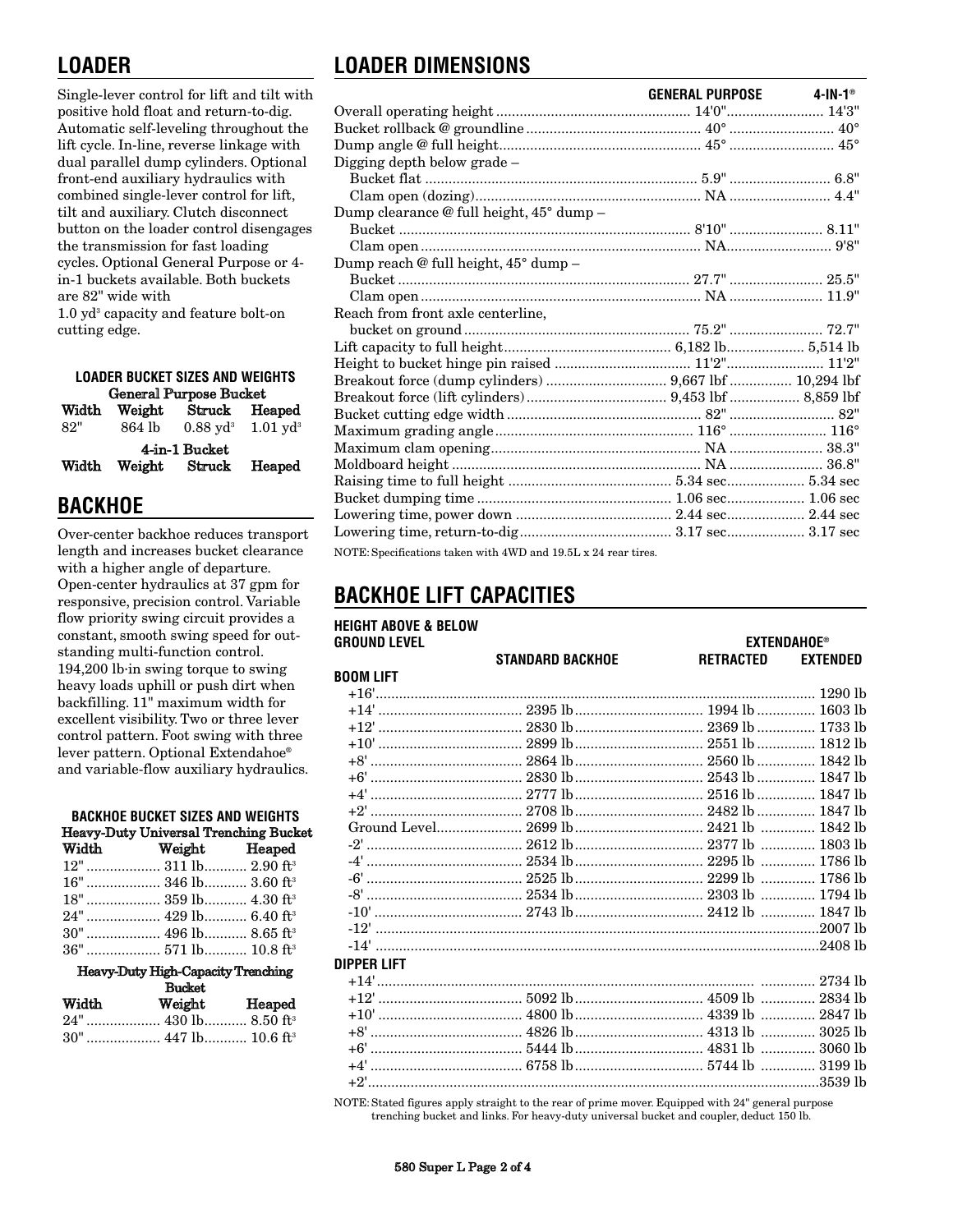# **BACKHOE OPERATIONAL DATA**

|                             |                         | <b>EXTENDAHOE®</b> |                 |
|-----------------------------|-------------------------|--------------------|-----------------|
|                             | <b>STANDARD BACKHOE</b> | RETRACTED          | <b>EXTENDED</b> |
| Digging depth               |                         |                    |                 |
|                             |                         |                    |                 |
|                             |                         |                    |                 |
| Overall reach from          |                         |                    |                 |
|                             |                         |                    |                 |
|                             |                         |                    |                 |
|                             |                         |                    |                 |
|                             |                         |                    |                 |
|                             |                         |                    |                 |
| Bucket rotation             |                         |                    |                 |
|                             |                         |                    |                 |
|                             |                         |                    |                 |
| Stabilizer spread           |                         |                    |                 |
|                             |                         |                    |                 |
|                             |                         |                    |                 |
| Digging force               |                         |                    |                 |
|                             |                         |                    |                 |
|                             |                         |                    |                 |
| Leveling angle              |                         |                    |                 |
| (maximum slope that backhoe |                         |                    |                 |
|                             |                         |                    |                 |

# **DIMENSIONS**

|                                                                                                                                                                         |                         |           | <b>EXTENDAHOE®</b> |
|-------------------------------------------------------------------------------------------------------------------------------------------------------------------------|-------------------------|-----------|--------------------|
|                                                                                                                                                                         | <b>STANDARD BACKHOE</b> | RETRACTED | <b>EXTENDED</b>    |
| Overall length – transport                                                                                                                                              |                         |           |                    |
|                                                                                                                                                                         |                         |           |                    |
|                                                                                                                                                                         |                         |           |                    |
|                                                                                                                                                                         |                         |           |                    |
|                                                                                                                                                                         |                         |           |                    |
|                                                                                                                                                                         |                         |           |                    |
|                                                                                                                                                                         |                         |           |                    |
| $Height -$                                                                                                                                                              |                         |           |                    |
|                                                                                                                                                                         |                         |           |                    |
|                                                                                                                                                                         |                         |           |                    |
|                                                                                                                                                                         |                         |           |                    |
| Ground clearance at                                                                                                                                                     |                         |           |                    |
|                                                                                                                                                                         |                         |           |                    |
| Front wheel tread -                                                                                                                                                     |                         |           |                    |
|                                                                                                                                                                         |                         |           |                    |
|                                                                                                                                                                         |                         |           |                    |
|                                                                                                                                                                         |                         |           |                    |
| Wheelbase $-$                                                                                                                                                           |                         |           |                    |
|                                                                                                                                                                         |                         |           |                    |
|                                                                                                                                                                         |                         |           |                    |
| NOTE: Specifications taken with 11L x 16 front tires (except that data marked 4WD is taken with 12 x 16.5 front tires), 19.5L x 24 rear tires, Cab, 14' backhoe<br>with |                         |           |                    |

24" heavy-duty trenching bucket, loader with 82" general purpose bucket and standard equipment unless otherwise specified.